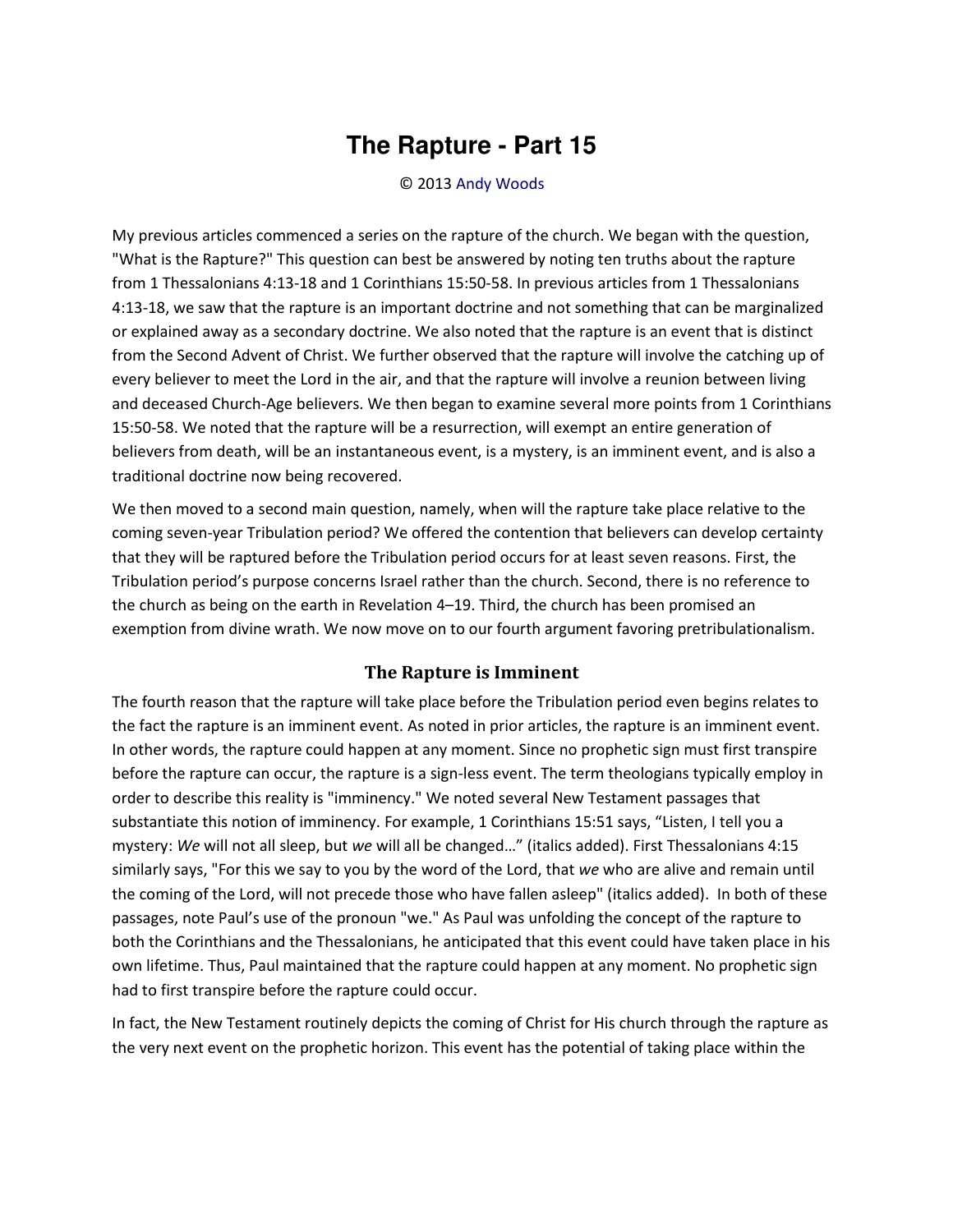next split second. Note the imminency language found in the following New Testament texts. James 5:8 says, "You too be patient; strengthen your hearts, for the coming of the Lord is near." First Thessalonians 1:10 teaches, "and to wait for His Son from heaven, whom He raised from the dead, *that is* Jesus, who rescues us from the wrath to come." First Corinthians 1:7 similarly notes, "so that you are not lacking in any gift, awaiting eagerly the revelation of our Lord Jesus Christ." According to Philippians 3:20, "For our citizenship is in heaven, from which also we eagerly wait for a Savior, the Lord Jesus Christ." All of these verses indicate that at any moment Christ could break back into history to rescue His church from God's coming wrath. Consequently, the church is to live in eager expectation of the any-moment return of the Lord.

What does this notion of imminency have to do with the doctrine of pretribulationalism? Recall the various views on the timing of the rapture relative to the impending Tribulation period. At least four differing perspectives exist. **First**, *pre-tribulation* rapturism holds that the rapture will occur before the Tribulation period even begins. **Second**, *mid-tribulation* rapture theory asserts that the rapture will take place in the middle of the coming Tribulation period. **Third**, *post-tribulationalism* contends that the rapture will take place at the end of the coming Tribulation period. This view typically sees no distinction between the rapture and the Second Advent and thus seeks to harmonize all references to Christ's return as taking place at the end of the future Tribulation period. **Fourth**, *pre-wrath* rapturism maintains that, because the wrath of God does not begin until the final twenty-five percent of the Tribulation period, the church will be present for the first three quarters of the Tribulation period only to be raptured to heaven just before the wrath of God is poured out during the Tribulation's final twenty-five percent.

Notice that only pretribulationalism is in harmony with the doctrine of imminency. Unlike pretribulationalism, all of the other rapture positions convey a list of prophetic events that must first transpire before the rapture can occur. Only pretribulationalism teaches that the rapture is a sign-less event, which can take place today. For example, according to mid-tribulationalism, can the rapture take place today? The answer to this question is *no* since the first 42 months or three and a half years of Daniel's Seventieth Week or the first-half of the seven-year Tribulation must first occur before the rapture can take place. According to post-tribulationalism, can the rapture take place today? The answer to this question is again *no* since seven years of Daniel's Seventieth Week or the entire sevenyear Tribulation must first occur before the rapture can take place. According to pre-wrath rapturism, can the rapture take place today? The answer to this question is again *no* since three quarters of Daniel's Seventieth Week or seventy-five percent of the seven-year Tribulation must first occur before the rapture can take place. According to pretribulationalism, can the rapture take place today? The answer to this question is an emphatic *yes* since no part of Daniel's Seventieth Week or the seven-year Tribulation must first occur before the rapture can take place.

Thus, only pretribulationalism teaches that the rapture can take place today. Therefore, the slogan "perhaps today" only applies to pretribulationalism in contrast to the competing positions. Only the idea that the rapture will take place before the Tribulation period even begins makes any sense of the